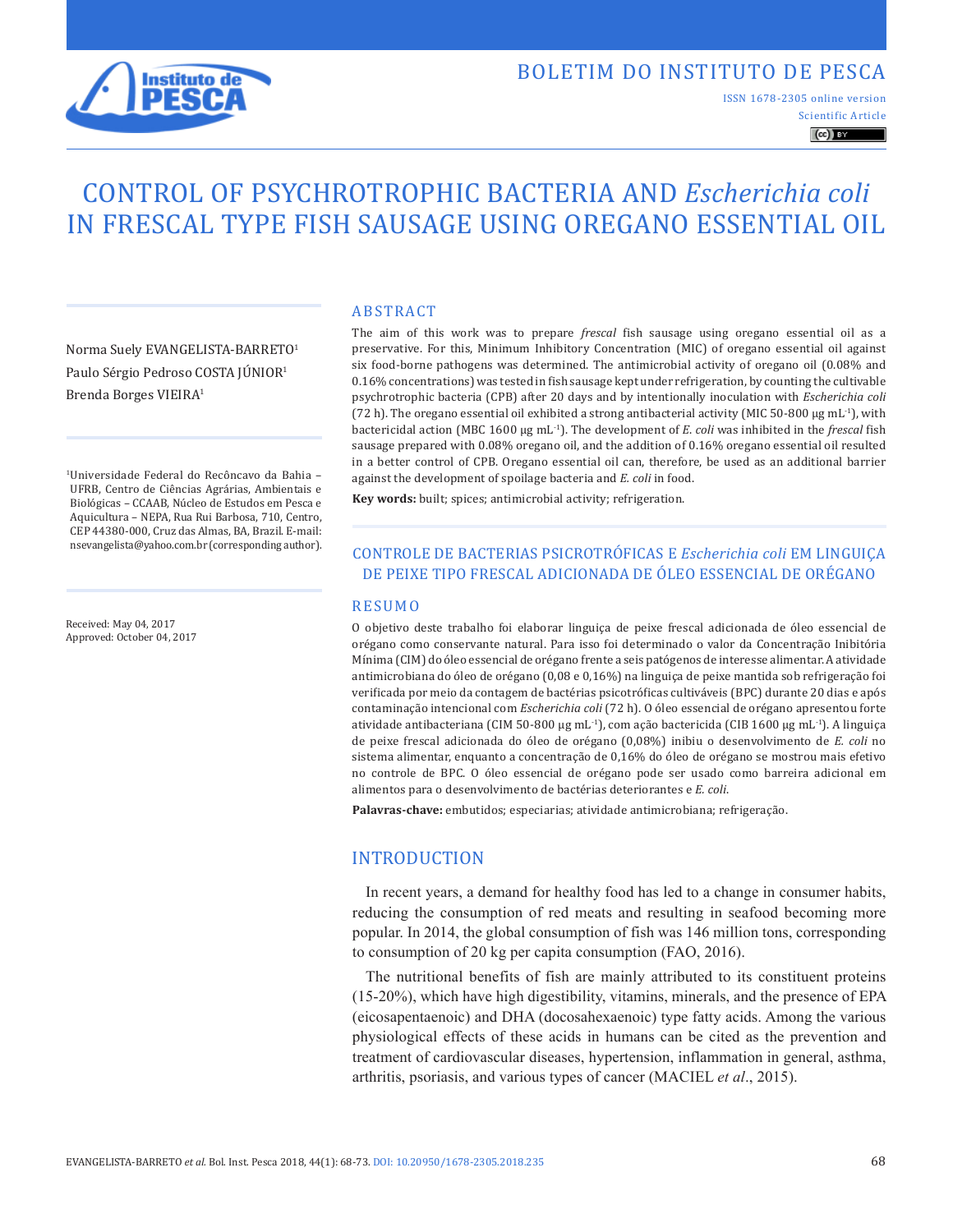Although varying with the country, the dietary habits such as consumption of fresh produce and the lack of diversification of products obtained from fish meat imply that fish consumption is nevertheless low when compared to the other sources of animal protein (OKSUZ *et al*., 2008). This fact has encouraged the stakeholders of fish processing industries to explore new products other than just the frozen form of fish fillet and whole fish.

The manufacture of sausages of the fresh type stands out among the manufacture of meat products, embedded by its acceptance and ample commercialization. In the manufacturing process, preservatives are used for maintenance of color and curing, and salts are used for bacteriostatic action, both of which help in increasing the shelf life of the product (IAMARINO *et al*., 2015). Several synthetic preservatives can be used for food preservation, such as sorbic acid, calcium carbonate, sodium benzoate, and nitrites and nitrates (BRASIL, 2001). The main concern with the use of nitrites and nitrates as food preservatives is the toxic effects caused by their excess quantities in diet, by the endogenous formation of n-nitroso compounds, such as n-nitrosodimethylamine and monomethylnitrosamine, which have carcinogenic, teratogenic, and mutagenic effects (IAMARINO *et al*., 2015). As a result, foods processing industries, as well as consumers, have signaled a demand for reduction in the use of synthetic chemicals in food preservation (HAYOUNI *et al*., 2008).

Essential oils are aromatic compounds of plant origin that exhibit broad- spectrum biological activity against Gram-negative and Gram-positive bacteria. The antibacterial, antiviral, and antifungal action of essential oils has encouraged the food industry to use these oils as natural antimicrobial agents in food products and beverages (DONSI and FERRARI, 2016; BALLESTEROS *et al*., 2016). Essential oils, when compared to powdered condiments, guarantee a longer shelf life, maintenance of aroma and a lower risk of microbiological contamination, ensuring good quality of the processed product (TRAJANO *et al*., 2009; ZAMPIERI *et al*., 2017).

Essential oils are present in plants as a natural component. They are defined as the by-products of plant metabolism, composed of terpenes, which may or may not be associated with other components, and are mostly volatile in nature (BANDONI and CZEPAK, 2008). These compounds are generally composed of terpene hydrocarbons, alcohols, aldehydes, ketones, phenols, esters, ethers, oxides, peroxides, furans, organic acids, lactones, coumarins, and even compounds such as sulfur (BAKKALI *et al*., 2008; DONSI and FERRARI, 2016).

Given the increase in demand for food products, especially the demand for foods with high nutritional value and protein content, the formulation of fish products, such as fish sausages, using species of low commercial value or the by-products of their industrialization, have gained interest. Also, the use of natural preservatives has emerged as a promising alternative to the chemical counterparts, in order to add value to the product. Cação (*Carcharhinus* spp.) is a species of fish having intermediate commercial value and high-fat content; it is widely marketed in the Recôncavo Baiano. Based on the above information, the present work was aimed at elaboration of *frescal* type sausage using cação with different concentrations of oregano essential oil added as a natural preservative.

## METHODS

#### Microorganisms

Six bacteria species isolated from food were obtained from the collection of cultures at the Laboratory of Food Microbiology and Environmental, in Nucleus of Studies in Fisheries and Aquaculture. Of these, three were Gram-negative bacteria (*Escherichia coli, Salmonella* serotype Enteritidis, and *Vibrio cholera*) and three were Gram-positive bacteria (*Staphylococcus aureus, Listeria monocytogenes,* and *Bacillus cereus*).

#### Oregano essential oil

The essential oil of oregano was obtained commercially from Terra Flor Aromaterapia, Chapada dos Veadeiros, Alto Paraíso, GO.

## Determination of Minimum Inhibitory Concentration (MIC)

In order to prepare the dilutions of oregano essential oil, 1 g of oil was weighed and dissolved in methanol until it reached the concentration of 640 mg mL-1 (Solution I). After that, 1:100 dilution in Muller-Hinton broth was performed, obtaining a concentration of 6400 μg mL-1 (Solution II) (SANTURIO *et al*., 2007). Based on the document M7-A6 (from NCCLS, 2005), the determination of Minimum Inhibitory Concentration (MIC) consisted of distribution of 200 μL of Muller-Hinton broth into the wells of a microtiter plate; following which, 200 μL of Solution II was added to the first well and after homogenization, was transferred to the second well and so on, obtaining the final concentrations of 3200, 1600, 800, 400, 200, 100, 50 and 25  $\mu$ g mL<sup>-1</sup>. To these wells,  $10 \mu L$  (1 x  $10^6$  CFU mL<sup>-1</sup>) inoculum of each microorganism (bacterial species) was added Muller-Hinton broth without addition oregano oil was used as negative control, and a solution of antimicrobial chloramphenicol at a concentration of 100 μg mL-1 was used as positive control. The microtiter plates were incubated at 35 °C for 24 h. The results of the assay were read using the colorimetric method, by adding 20 μL resazurin sodium dye (Sigma, Aldrich) at a concentration of  $0.01\%$  (w/v) to all the wells of the microtiter plate. This dye is recognized as a colorimetric oxide-reduction indicator (PALOMINO *et al*., 2002). The change in the color from blue to pink indicated microbial multiplication. All assays were performed in triplicate. The MIC was determined as the lowest concentration of the essential oil capable of causing total inhibition of bacterial growth.

## Determination of Minimum Bactericidal Concentration (MBC)

For the determination of CBM, 10 μL of the lowest three concentrations of the essential oil containing the strains tested with the absence of microbial growth were plated in a Petri dish containing Muller-Hinton agar and incubated at 35 °C for 24 h. The concentration that did not allow the reactivation of the microorganism in the medium, without the addition of essential oil, was considered bactericidal. For the microorganisms that exhibited multiplication, the bacteriostatic action was considered (SANTURIO *et al*., 2007). All assays were performed in triplicate.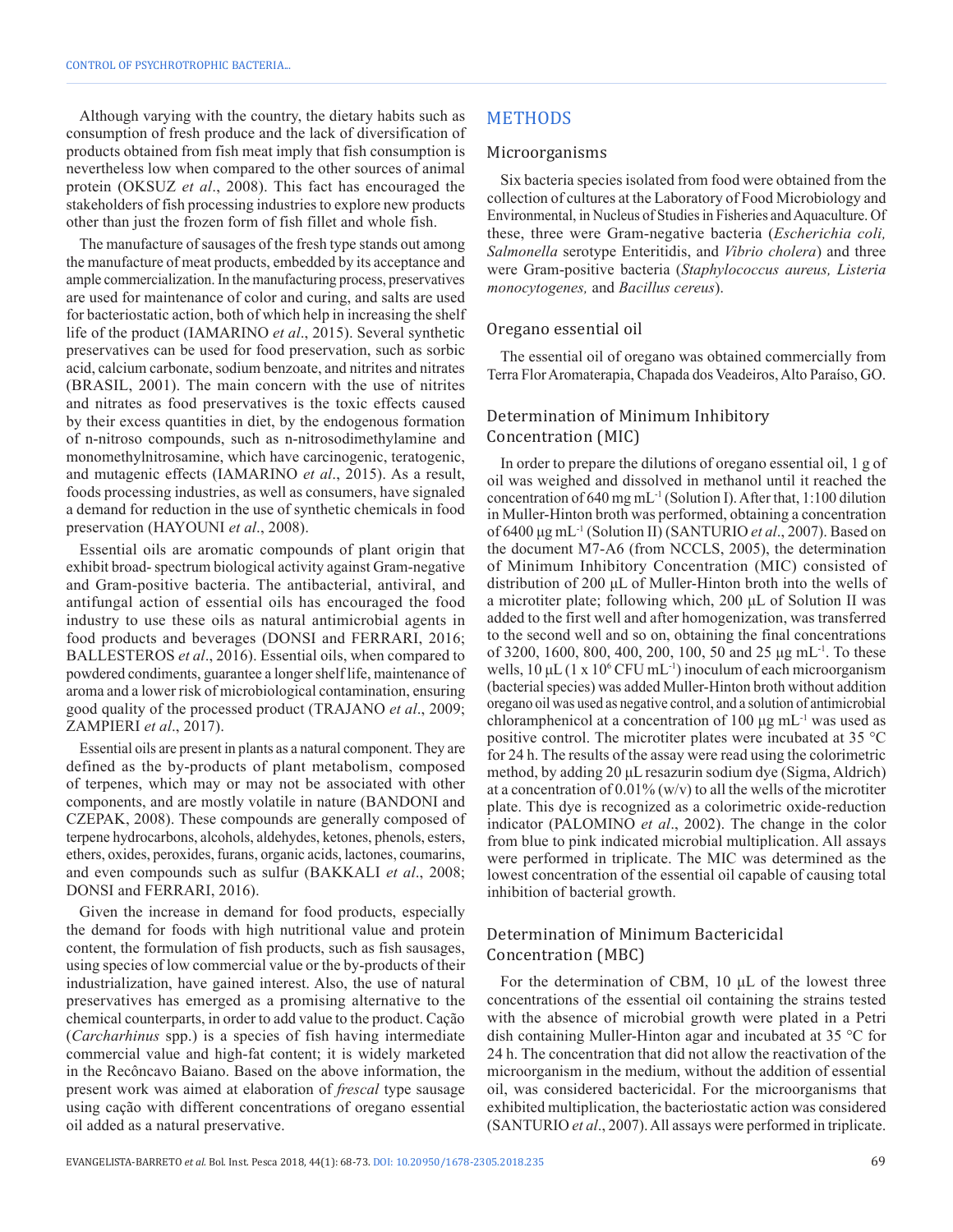#### Elaboration of frescal fish sausage

The *frescal* sausage was handcrafted using 85% fish meat. Of the frozen fish obtained commercially from Cruz das Almas, BA, 3 Kg was used. For thawing, the fish were first refrigerated until the temperature of 10 °C was reached; the frozen fish were then were cut into small pieces and ground in a manual meat grinder (8 mm diameter) to obtain ground fish meat. The sausages were elaborated in the Laboratory Multifunctional 04 - Laboratory Block O, UFRB. The *frescal* cação sausage was prepared using the following ingredients (%): fish meat (85), lard (15), iodized salt (1.0), seasoning complete (0.5\*), english sauce (0.5), urucum  $(0.2)$ , wheat flour  $(0.5)$ , corn cream  $(0.5)$ , sugar  $(2.0)$  and water (8.0). \*salt, onion, garlic, chives, parsley, basil.

The fish meat and the bacon, after being ground, were mixed manually with the other ingredients. For the treatments, oregano essential oil was used in two concentrations (Table 1), based on the concentration values identified in the MIC assay. For each treatment, the mass was separated into two portions: one for counting the cultivable psychrotrophic bacteria (CPB) and the other for intentional *E. coli* contamination. The sausages were embedded in the gut (caliber 45 mm) and cut into tubes of approximately 10 cm in length.

#### Microbiological analysis

The antimicrobial activity of oregano essential oil in fish sausage was verified using two microbiological assays. In the first assay, the CPB count (SILVA *et al*., 2010) was evaluated using a limit of 107 CFU g-1 (ICMSF, 2015). The CPB count was performed on the sausage mass immediately after preparation (Time T0), as

**Table 1.** Treatments used in the elaboration of the *frescal* cação sausage.

| <b>Treatment</b>         | <b>Description</b>                        |
|--------------------------|-------------------------------------------|
| Control                  | Without addition of oregano essential oil |
| Treatment T1             | 0.08% of oregano essential oil            |
| Treatment T <sub>2</sub> | $0.16\%$ of oregano essential oil         |

well as later on at T4, T8, T12, T16, and T20 times of the storage days at 7 °C. All analyses were performed in duplicate.

In the second microbiological assay, intentional contamination of the fish sausage with an *E. coli* culture  $(1 \times 10^4 \text{ CFU g}^{-1})$  was performed. The antimicrobial action of oregano oil against *E. coli* bacteria in fish sausages kept at refrigeration at 7 °C was monitored at times T0, T24, T48 and T72 h (SILVA*et al*., 2010). All samples were analyzed in duplicate.

#### Physicochemical analysis

For the characterization and determination of the centesimal composition of each formulation of the *frescal* cação sausage, the following analyses were carried out in triplicate: moisture, ashes, lipids, protein, and carbohydrates. The analyses were performed in accordance with the manual of the ADOLFO LUTZ INSTITUTE (IAL, 2008).

#### Statistical analysis

Statistical analyses were performed using the statistical program SISVAR 4.3 (FERREIRA, 2011). The means of the treatments groups, when significant, were compared by Scott-Knott test at 5% probability.

## RESULTS

#### Antimicrobial activity

The MIC results for oregano essential oil demonstrated that the concentrations ranging from 50 μg mL<sup>-1</sup> to 800 μg mL<sup>-1</sup> were efficient in inhibiting both Gram-positive and Gram-negative bacteria that were being tested. The lowest MIC (50 μg mL-1) was obtained for the Gram-positive pathogens *L. monocytogenes* and *S. aureus*, while the highest MIC was obtained for the Gram-positive pathogen *B. cereus* (Table 2).

Oregano essential oil exhibited bactericidal action against *B. cereus, E. coli* and *V. cholera:* whereas *S.* serotype Enteritidis, *L. monocytogenes* and *S. aureus* did not exhibit cell death even at the highest concentration of oregano oil that was for testing  $(3200 \mu g$  mL<sup>-1</sup>), therefore, exhibiting bacteriostatic action.

**Table 2.** The Minimal Inhibitory Concentration (MIC) and Minimum Bactericidal Concentration (MBC) of oregano essential oil against Gram-negative and Gram-positive bacteria.

| Oregano $\mu$ g mL <sup>-1</sup> | $CLO \mu g \, mL^{-1}$ | CBM $\mu$ g mL <sup>-1</sup> | Without oil addition |
|----------------------------------|------------------------|------------------------------|----------------------|
| 200                              | 100                    | 1600                         | NI                   |
| 200                              | 100                    | NI                           | NI                   |
| 400                              | 100                    | 1600                         | NI                   |
| 50                               | 100                    | NI                           | NI                   |
| 50                               | 100                    | NI                           | NI                   |
| 800                              | 100                    | 1600                         | NI                   |
|                                  |                        |                              |                      |

NI: There was no inhibition; CLO: Chloramphenicol; CBM: Minimum Bactericidal Concentration.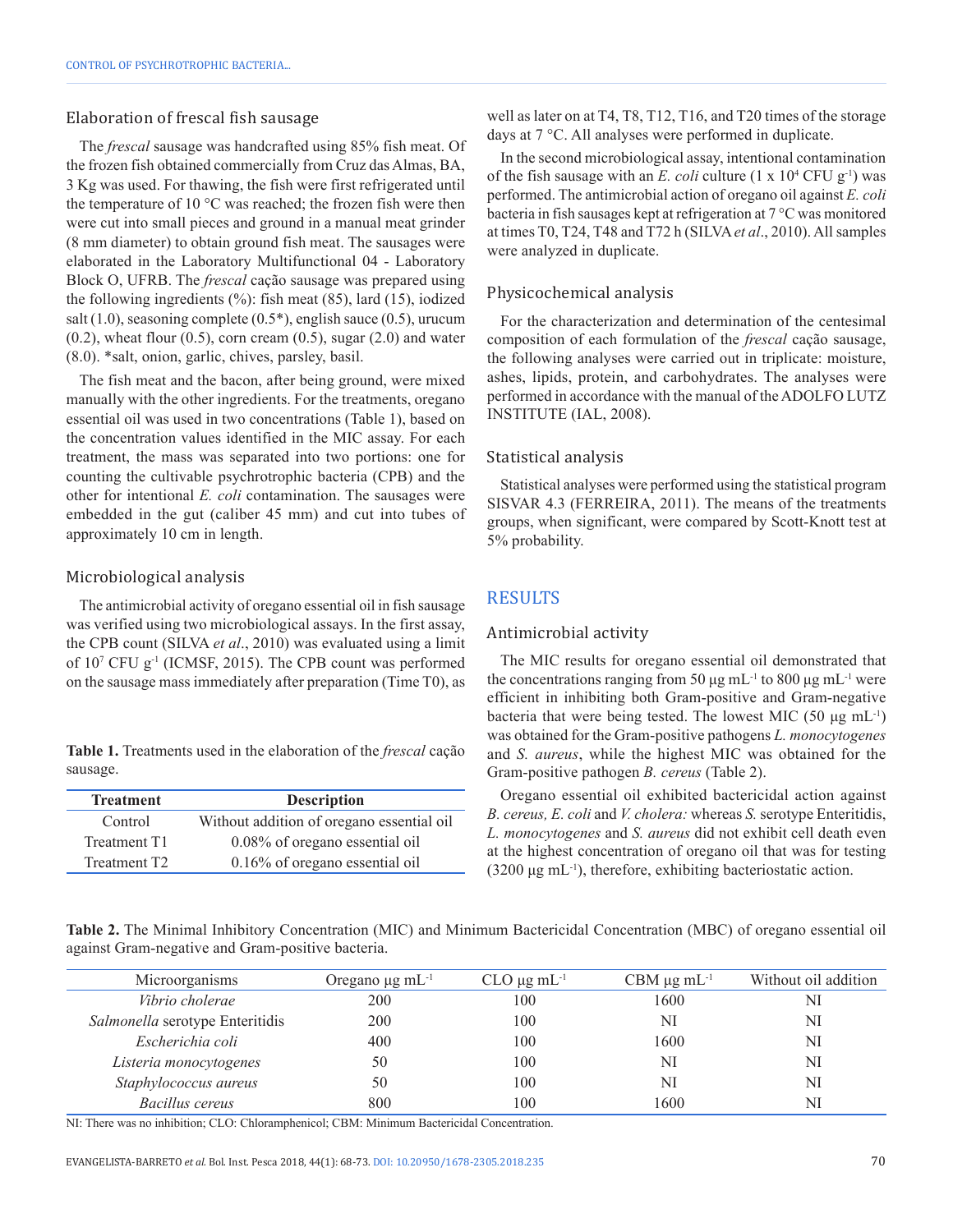#### Microbiological analysis

## *Microbiological analysis of cultivable psychrotrophic bacteria*

The CPB count for different treatments groups exhibited a significant difference between the times of evaluation (Table 3). All treatments exhibited a statistically significant increase ( $p < 0.05$ ) in the number of bacterial cells over the course of 20 days. The control test (without oil) exhibited a significant increase in the number of bacterial cells (CFU), reaching a concentration greater than  $9.9 \times 10^6$  CFU g<sup>-1</sup> at the end of 20 days. The difference between the control and treatments groups was observed mainly after 12 days, when a significant increase ( $p < 0.05$ ) was observed in the bacterial development in the control group, reaching uncountable values.

The refrigerated *frescal* cação sausage had CPB counts below 107 CFU g-1 up to 16 days of treatment T2; four days longer than that for the T1 treatment and eight days longer than that for the control group. From time T0 to T12, there was no statistical difference in the microbial densities (CPB) between the treatment groups (T1 and T2). Treatments groups began to differ from day 16, when a significant increase ( $p < 0.05$ ) was observed in the bacterial development in the T1 treatment group, reaching the values above  $10^6$  CFU g<sup>-1</sup> (Table 3).

## *Antimicrobial effect of oregano essential oil on frescal cação sausage contaminated intentionally*

The analysis of the intentionally contaminated sausage demonstrated that there was no increase in the number of bacterial cells in the control group (without the presence of essential oil) during the 72 h. The values obtained for the control group  $(2.3 \times 10^3 \text{ NMP})$ 100g-1) served as a reference for assessing the development of *E. coli* bacteria in the treatments groups (Table 4).

The action of the essential oil could be observed from time T0 when the same amount of *E. coli* was inoculated in all treatments. Even though the control exhibited no increase in the microbial density of *E. coli* with time, it was nonetheless higher than the values obtained for the fish sausage treated with oregano essential oil. During 72 h, no significant difference was observed in the development of bacteria between the two treatments groups containing oregano essential oil, demonstrating that the increase in oil quantity did not result in greater efficiency in reducing the number of inoculated cells.

#### *Physicochemical analysis*

The three products developed had similar amounts of all ingredients except the amount of essential oil (Table 5). The *frescal* fish sausage met the physicochemical standards, according to the Technical Regulation of Identity and Product Quality (BRASIL, 2000).

**Table 3.** Cultivable psychrotrophic bacteria count (CPB) in *frescal* cação sausage containing oregano essential oil stored at 7 °C for 20 days.

| Psychrotrophic (UFC $g^{-1}$ ) |                        |               | Time (days)      |                  |                  |                  |
|--------------------------------|------------------------|---------------|------------------|------------------|------------------|------------------|
|                                |                        |               |                  |                  | 16               | 20               |
| Control                        | 9.9x10 <sup>1</sup> aA | $1.6x10^5$ bB | $2.9x10^{6*}$ cA | $>9.9x10^{6}$ dB | $>9.9x10^{6}$ dB | $>9.9x10^6$ dA   |
| Treatment T1                   | $5.4x101$ aA           | $8.6x10^4$ bA | $1.6x10^6$ cA    | $2.4x10^{6*}$ cA | $>9.9x10^6$ dB   | $>9.9x10^{6}$ dA |
| Treatment T2                   | $4.2x101$ aA           | $4.5x10^4$ bA | $1.2x10^6$ cA    | $1.5x10^{6}$ cA  | $2.2x10^{6*}$ cA | $>9.9x10^{6}$ dA |

Means followed by equal letters do not differ by Scott-Knott's test ( $p < 0.05$ ), comparing lowercase letters in rows and capitals in columns. \* $(10^7 \text{CFU g}^{-1})$  Limit according to ICMSF (2015). T1 = sausage containing 0.08% of oregano essential oil. T2 = sausage containing 0.16% of oregano essential oil.

**Table 4.** Development of intentionally added *Escherichia coli* in *frescal* cação sausage samples containing oregano essential oil and stored at 7 °C for 72 h.

| Escherichia coli         | Time (hours)               |                            |                            |                      |
|--------------------------|----------------------------|----------------------------|----------------------------|----------------------|
| $(MPN 100g^{-1})$        | T0                         | T <sub>24</sub>            | T48                        | T72                  |
| Control                  | $2.3x10^3$ aB              | $2.3x10^3$ aB              | $2.3x10^3$ aB              | $2.3x10^3$ aB        |
| Treatment T1             | $3.6x10^2$ aA              | $\leq 3.0x10^1$ aA         | $\leq 3.0x10^1$ aA         | $\leq 3.0x10^{1}$ aA |
| Treatment T <sub>2</sub> | $<$ 3.0x10 <sup>1</sup> aA | $<$ 3 0x10 <sup>1</sup> aA | $<$ 3 0x10 <sup>1</sup> aA | $\leq 3.0x10^{1}$ aA |

Means followed by equal letters do not differ from one another by the Scott-Knott test ( $p < 0.05$ ), comparing lowercase letters in rows and capitals in columns. T1 = sausage containing 0.08% of oregano essential oil. T2 = sausage containing 0.16% of oregano essential oil.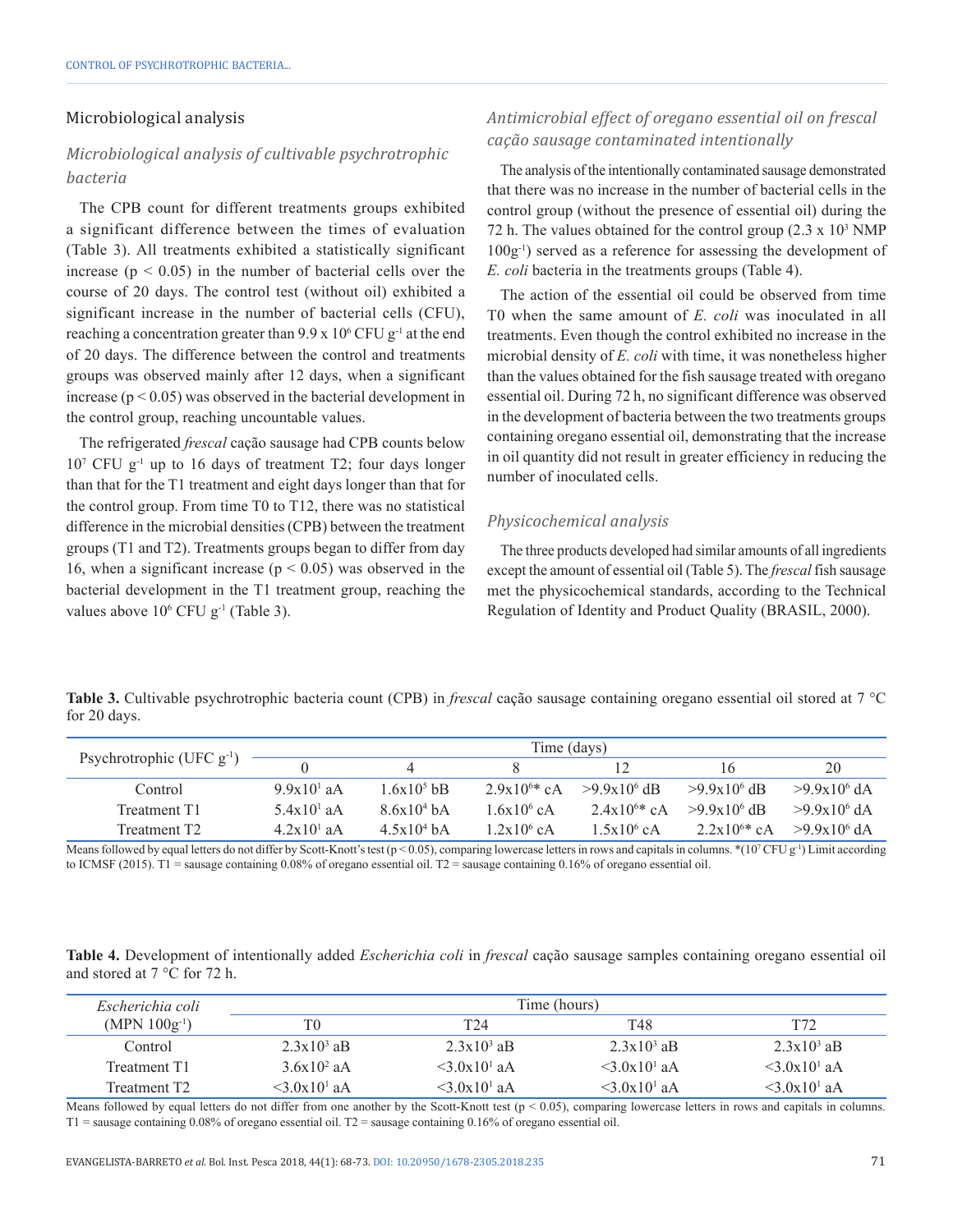| Composition $(\%)$ | Brasil (2000)            | Control            | Treatment T1     | Treatment T <sub>2</sub> |
|--------------------|--------------------------|--------------------|------------------|--------------------------|
| Ashes              | $3.0 \,$ (max.)          | $02.80 \pm 0.0a^*$ | $2.67 \pm 0.2a$  | $2.73 \pm 0.1a$          |
| Humidity           | $70$ (max.)              | $67.67 \pm 1.5a$   | $67.6 \pm 2.4a$  | $68.47\pm0.2a$           |
| Lipids             | $30 \text{ (max.)}$      | $19.84 \pm 0.0a$   | $21.12 \pm 0.3a$ | $22.46 \pm 0.7a$         |
| Proteins           | $12 \text{ (min.)}$      | $13.52 \pm 0.4a$   | $14.10 \pm 0.2a$ | $13.58 \pm 0.5a$         |
| Carbohydrates      | $\overline{\phantom{a}}$ | $03.83 \pm 2.0c$   | $5.49 \pm 2.4$ h | $7.24 \pm 0.6a$          |

**Table 5.** Centesimal composition (%) of the *frescal* cação sausage containing oregano essential oil.

\*Means followed by equal letters do not differ by Scott-Knott test (p < 0.05); - There is no limit of values established in the current legislation. T1 = sausage containing 0.08% of oregano essential oil.  $T2$  = sausage containing 0.16% of oregano essential oil.

#### DISCUSSION

The bactericidal and bacteriostatic activity of oregano essential oil in the Gram-negative and Gram-positive bacteria (SANTURIO *et al*., 2007; VAN HAUTE *et al*., 2016) are due to the major constituents of the oil, mainly carvacrol and thymol (BASSANETTI *et al*., 2017), demonstrating the potential use of this essential oil in processed foods, by adding in formulation or by coating in the form of a film.

The CPB count assessment was based on the values suggested by the International Commission on Microbiological Specifications for Foods (ICMSF, 2015), considering  $10<sup>7</sup>$  CFU g<sup>-1</sup> as the limit value for the evaluation of the microbiological quality of the product. Although Brazilian legislation (BRASIL, 2001) does not establish limits for psychrotrophic microorganisms in sausages, their presence in refrigerated foods contributes to the reduction in the shelf life of the product because of the deteriorating action of the microorganisms present.

The growth pattern observed with CPB was different from that observed with the intentional inoculation of *E. coli.* This could be due to the fact that CPB comprise a range of different bacteria, which may not be the same as the ones observed in the in vitro assays. The variable microbiota observed in sausages, when compared to other processed meats, is due to the condiments used, as almost all the condiments contribute with their own microbial load (JAY, 2005).

In spite of the proven action of essential oils in the in vitro microbial inhibition, when applied in the food systems, it may be necessary to use concentrations which are 2 to 100 times the MIC values obtained in the in vitro assays, in order to achieve the same efficiency. This is due to the higher availability of nutrients in the food system, which allows the bacteria to repair the cell damage rapidly (BUSSATTA *et al.,* 2007; OUEDRHIRI *et al*., 2016). Moreover, food components such as proteins and fats are known to bind or solubilize the phenolic compounds, thereby reducing the antimicrobial activity. These factors can, however, be circumvented through synergism with the intrinsic parameters, such as low water activity, and temperature and oxygen reduction (HAYOUNI *et al*., 2008).

The reduction in the *E. coli* microbial load at the concentrations below the bactericidal MIC (1600  $\mu$ g mL<sup>-1</sup>) [up to two decimal places compared to the reference value (control)] in 72 h demonstrated that it is feasible to replace the use of synthetic additives with the addition of oregano essential oil as a preservative associated with refrigeration of fish sausages. Similar results were reported by BUSSATTA *et al.* (2007) who observed that the development of *E. coli* intentionally added in the batches of *frescal* fish sausages containing concentrations of oregano essential oil was not perceptible over 30 days.

The centesimal analysis of the three sausage formulations demonstrated no significant difference, as all the formulations contained the same concentration of animal protein. For the lipids percentage, variation in the concentrations of oregano essential oil in the sausages was not sufficient to cause a significant statistical difference between the treatments groups.

In Brazil, there is no specific legislation for fish sausages; however, the legislation for Tuscan sausages (raw) recommends a maximum amount of 70% moisture and 30% fat, and a minimum of 12% protein, with the cured sausages served at normative in force (BRASIL, 2000). Similar results were reported by BARBOSA *et al*. (2015) while preparing *frescal* sausage from bearded fish, and by MARQUES *et al*. (2012) during the elaboration of Nile tilapia sausage.

#### CONCLUSIONS

Oregano essential oil exhibits food-grade antimicrobial activity against food-borne Gram-negative and Gram-positive pathogens. The addition of 0.08% oregano oil to fish sausage was efficient in inactivating *E. coli* and hence, it could be used as a natural preservative in sausages.

## ACKNOWLEDGEMENTS

The authors thank teacher Dr. Adriana Regina Bagaldo for helping in the analysis of protein.